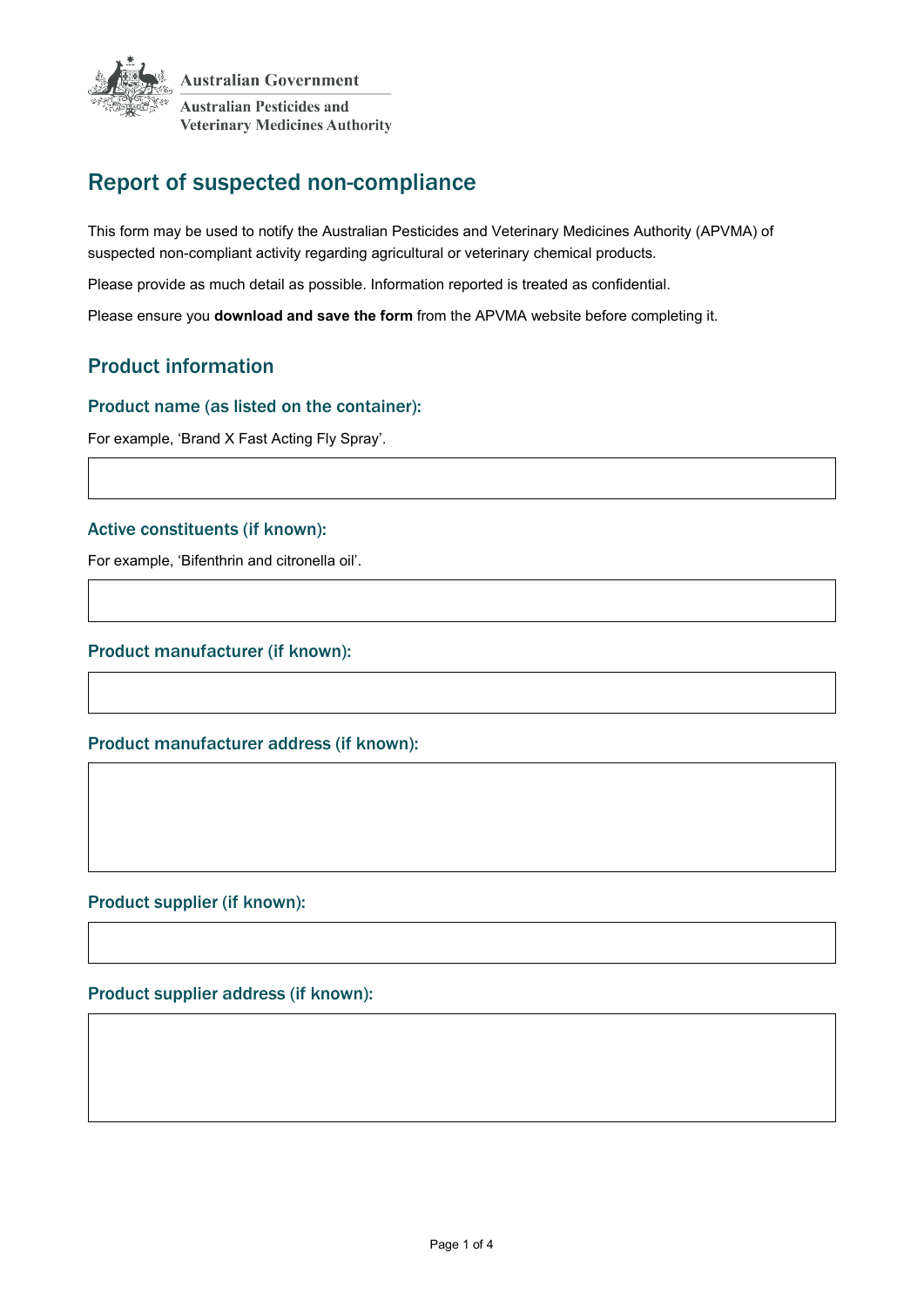#### Location where the product was found, including website or publication details as relevant:

Please indicate issue number if a publication. For example, 'Store X at Street/Suburb', 'Magazine X on Month/Year', www.company.com.au'.

#### Statements or claims made about the product:

What statements are made regarding this product? For example, 'Kills all flying insects', 'Environmentally friendly', 'Non-toxic'.

#### Your concerns regarding the product:

For example, 'Contact details on the label are incorrect', 'Does not show the APVMA approval number on the product label'.

## Your information

Providing your contact details allows us to seek further information or clarification if necessary and also allows feedback at the completion of our enquiries where appropriate. If contact details are not provided this may limit our ability to action the report.

#### Your name:

Organisation you represent (if applicable):

#### Your address: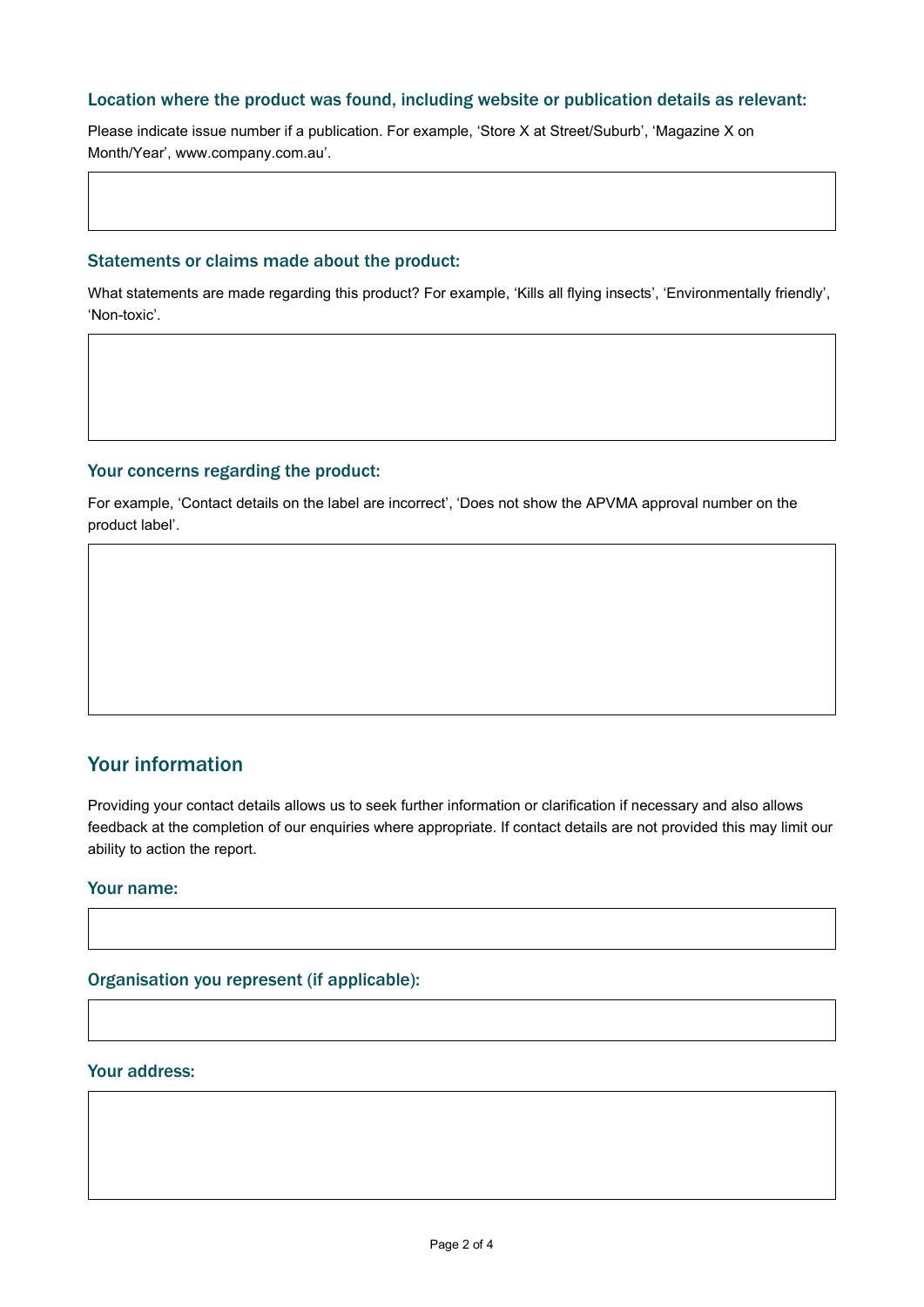#### Your email address:

#### Your signature:

Date this report was completed:

#### Additional information:

Please add any other information or comments you wish to provide.

### Do not send products, containers or chemicals to the APVMA

Please attach any labels, advertising material, photographs or photocopies relating to the product/s of concern but **do not send product containers, chemicals or product samples to the APVMA** as these may present a health and safety risk.

Giving false or misleading information is a serious offence. Civil penalty provisions may also apply.

## How to submit this notification

Please send this notification with any supporting information to either:

Email[: compliance@apvma.gov.au](mailto:compliance@apvma.gov.au)

Post:

Att: Compliance Australian Pesticides and Veterinary Medicines Authority GPO Box 3262 Sydney NSW 2001